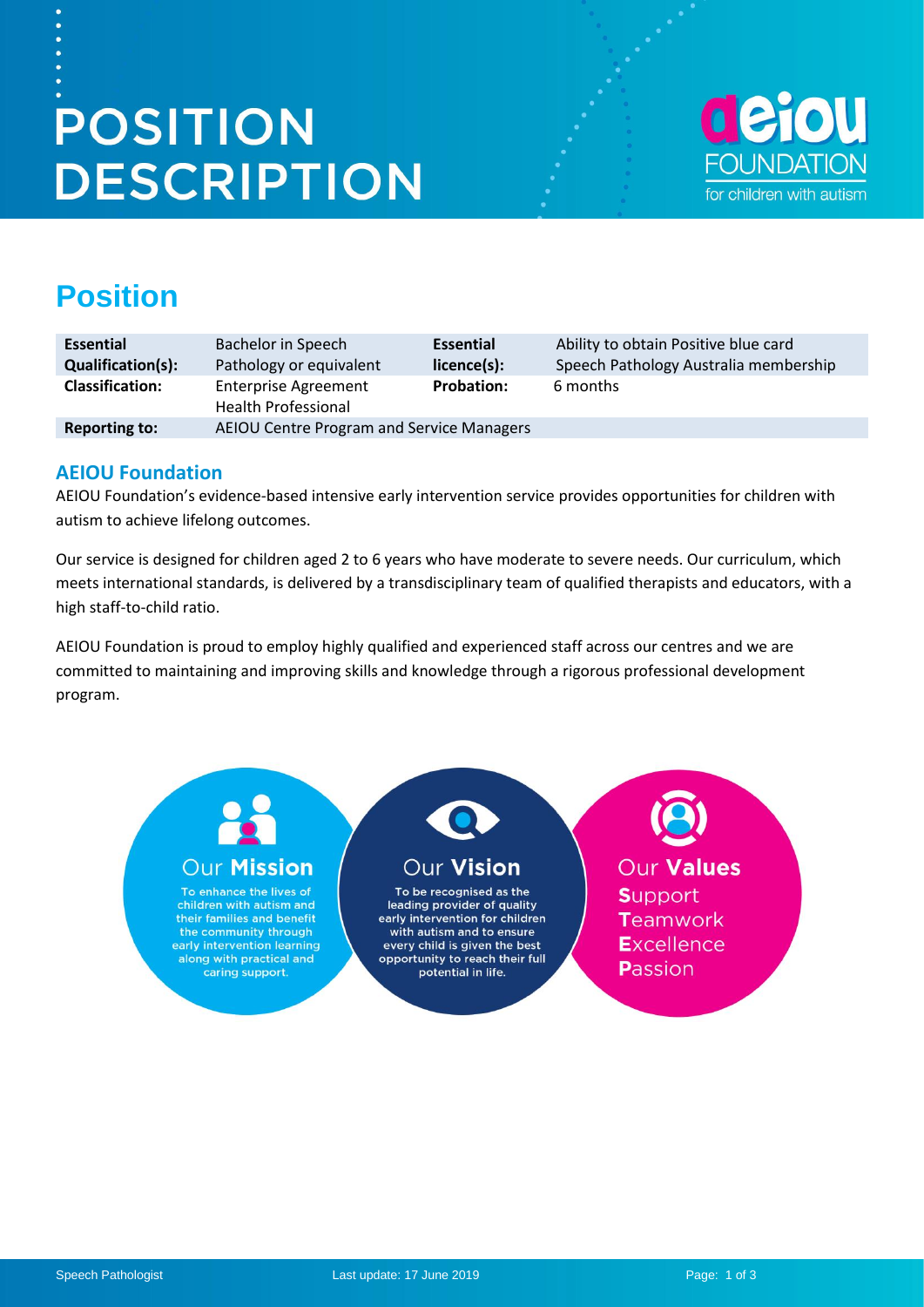# **Reporting Relationships**



### **Position Purpose**

Working within a transdisciplinary team, you will develop Individual Plans to support children to develop specific expressive and receptive language skills, social skills and mealtime management.

## **Responsibilities**

- Administer assessments as appropriate within the discipline to identify the nature of each child's developmental needs.
- Develop and implement intervention programs as appropriate within the discipline that assist the child with autism to maximise their participation in order to enhance their independence and quality of life.
- Monitor, evaluate and review the implementation of programs against set goals according to Individual Plans.
- Participate in the development, implementation and review of training programs for staff, families, carers and the wider community.
- Develop resources to support the implementation of strategies across the AEIOU Curriculum program.
- Undertake appropriate professional development, including regular supervision sessions reflecting on own practice and identify ways to consolidate or improve practice
- 
- To work collaboratively within a transdisciplinary team to deliver best practice early intervention for children with autism.
- Deliver education and training as part of the transdisciplinary team to make sure each child's communication and mealtime goals are implemented effectively.
- **If required, to undertake research into examples** of good practice and utilise these to develop AEIOU practice.
- To contribute to the review and continuous improvement activities of the organisation.
- Support parents to access external agencies where indicated e.g. during transition to school
- Participate in activities including parent forums, parent education evenings and autism awareness activities.

- **Organisational responsibilities**
	- A commitment to meeting and exceeding AEIOU's vision and mission. • Role model and embrace the STEP values. **Ensure conduct reflects our commitment to a** workplace that is inclusive and free from harassment.
		- To promote AEIOU to the broader community.
- Utilise AEIOU resources and equipment efficiently, economically and honestly.
- 
- To comply with AEIOU policies and procedures at all times, including Workplace, Health and Safety directives and practices.